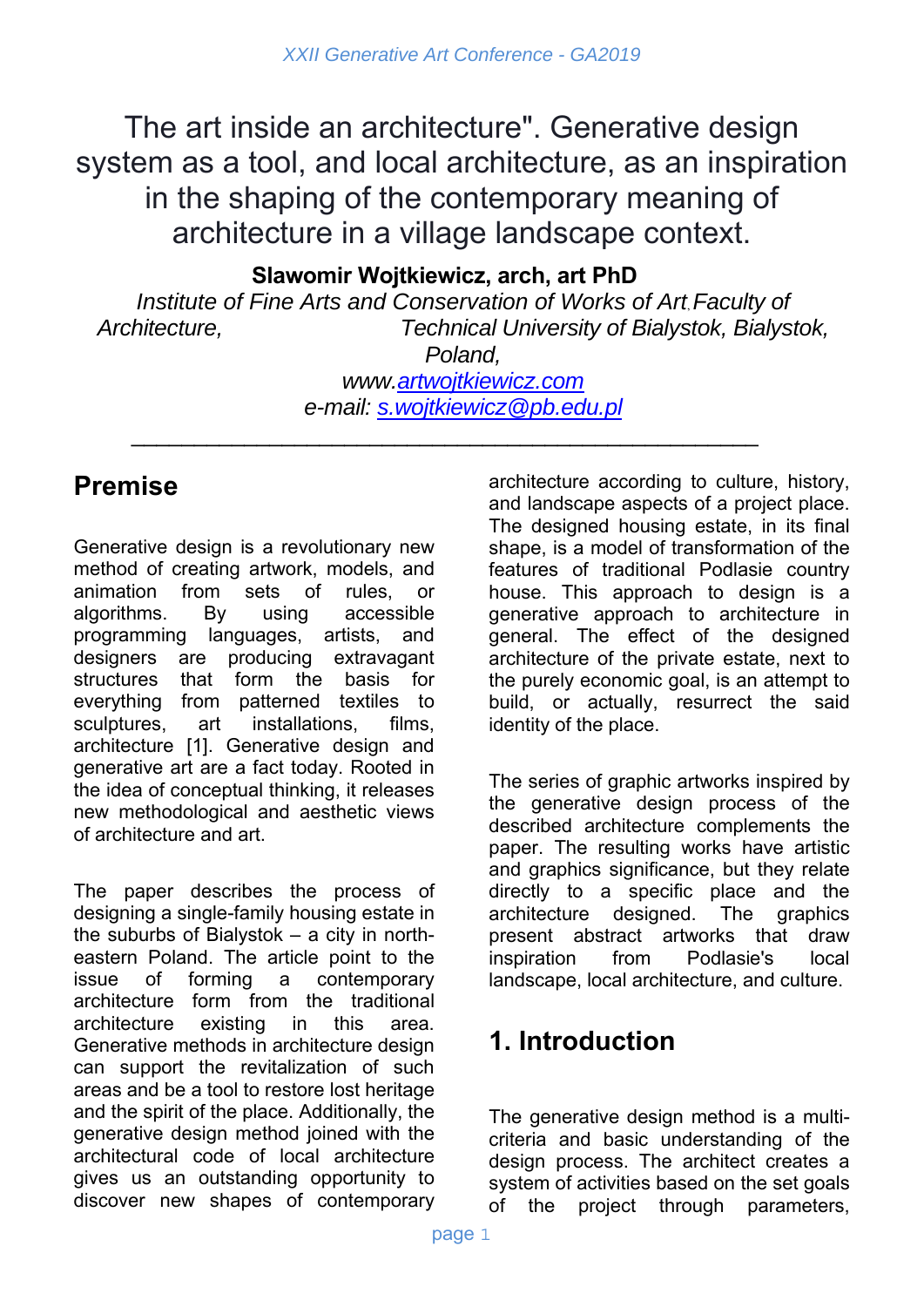restrictions, and relationships [2]. Generative design as a method defines new patterns of architectural forms that constitute the avant-garde in the art of architecture and would be difficult to develop using other techniques, especially traditional ones [3]. Besides, the generative design supports the processes of sustainable thinking about architecture. In this case, all aspects of architecture are taken into account, such as economics, construction, location, geography. The generative support makes designing sustainable, advanced, and allows achieving a more measurable effect. Thus, the resultant solution is well adapted to the design place context. In the article, the author presents the possibilities of using generative design elements in the design of suburban housing architecture at the interface of the city and the village. The method was used to examine the existing spatial, architectural and cultural context necessary to obtain the best possible, fitting in place of architecture, using the archetypal features of the place, while introducing new values into the existing space. The generative method used here allowed to organize the features of residential development in the Eastern Podlasie region of Poland, and then transform them into forms of contemporary, individual and own language architecture. The collection of these features further contributed to the development of a set of designed architecture rules, which, in combination with the relations and limitations, determined the generating of the architectural form direction in this particular location. As a result, a coherent and resulting space of a contemporary home for a middle-class inhabitant of north-eastern Poland was created, respecting and creative reinterpreting the historical context, tradition, and village landscape. This approach seems particularly valuable because in the described region exist the problem of

identifying architecture in the context of the place and its tradition. Lack of understanding architecture as a space related to both the landscape and a given tradition causes a significant impairment of this space. As a result, the landscape of many places becomes devoid of its identity. Being detached from it contributes to the degradation of the countryside landscape. This phenomenon is particularly noticeable in the latest suburban projects in the Podlasie region in Poland. This regression provokes once again defining knowledge about the space in which we live and mastering such methods of architecture design that will enrich the existing space and consolidate its sense, both historical and contemporary. Creating architecture based on defining and reconstructing "elementary codes" for a given space should be one of the design methods. In this sense, the use of generative design methods allows for a high degree of precision, which guarantees architecture that is sustainable in terms of energy, ecology, materials, and economy, but also shaping the local landscape concerning nature and tradition. In this way, the belonging of the new architecture to the place where it arises is consolidated. Let us try to trace the individual design processes of a local housing estate in Niewodnica Nargilewska in the Podlasie province in north-eastern Poland.

#### **2. Project location issues – input data**

The project is located in the village of Niewodnica Nargilewska in the Podlaskie State in Poland. Economic transformations in Poland since the 1990s have changed the image of a traditional village. Thus, we are witnessing transformations where traditional agriculture in such areas is disappearing, and it is replaced by urbanization of the village, which often makes it a suburb of the city. On the one hand, the village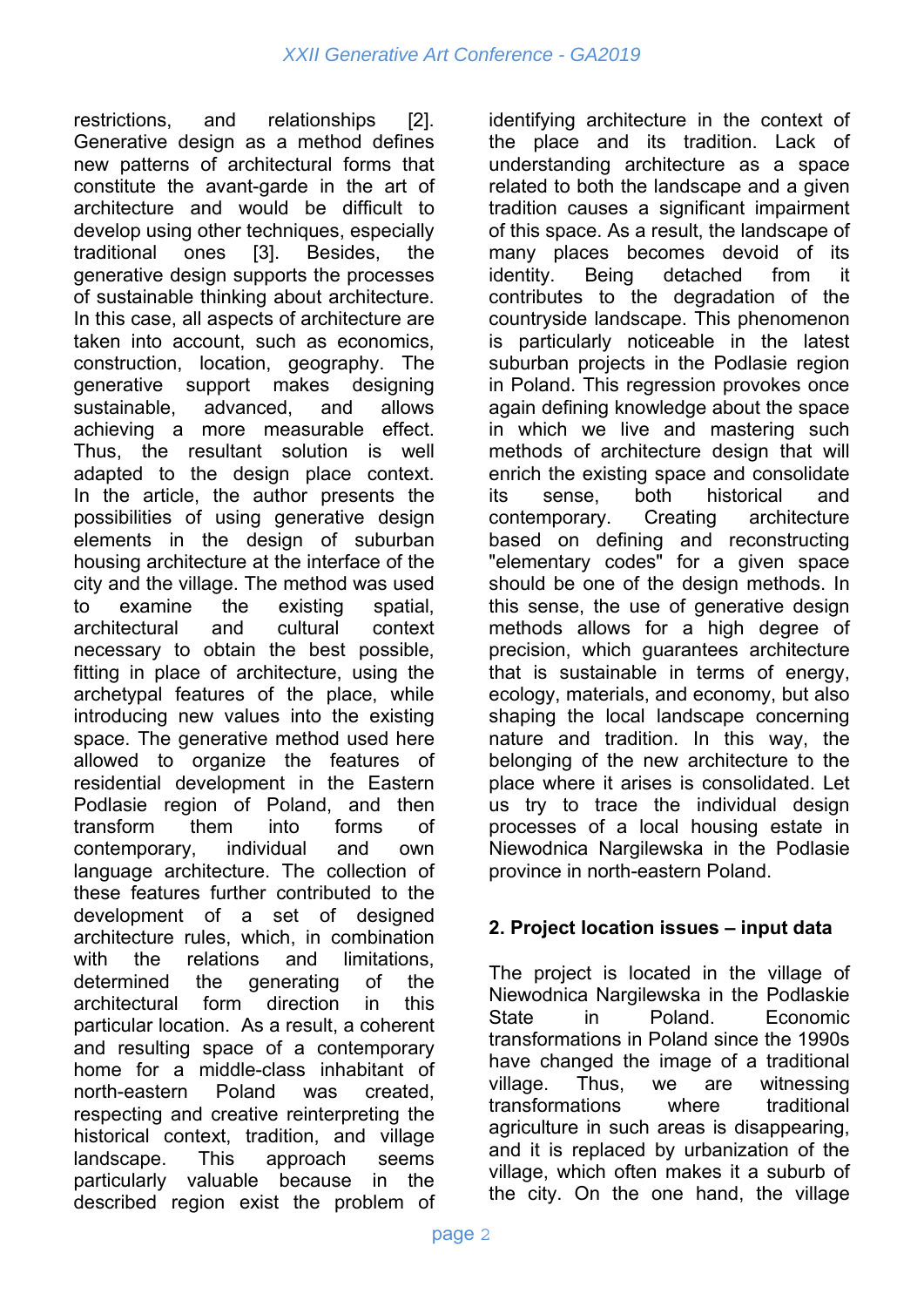landscape is formerly quite random and highly distorted traditional and historic buildings, on the other hand, new housing investments of a rural character are becoming more frequent. The goal is to build a complex of several houses of high architectural and landscape value, whose quality is to result from the once existing traditions and architectural patterns. The second goal is economic. The design and construction study carried out in such a way as not to generate significant construction costs and to dedicate the offer of housing for the average middle class of a Podlasie inhabitant. The economic aspect of the investment throughout the case study correlates with the qualitative assessment of architecture. The facility is to be implemented according to the "know-how" principle designed and subsequently implemented by one entity. The plot of the project is in an area of 4000 m2. This short introduction is the starting material, which was then subjected to design work. Summarizing:

- 1. The surface of the plot with a rectangular layout adjacent to the street with a shorter line and the opposite line opening onto the river landscape imposes the best direction of the location of houses optimally
- 2. In this place, we can design a maximum of four houses - which results from the decisions of the communes legal
- 3. The existing landscape of the village becomes a reference in building the structural relationship between the form of modern architecture, the economics of construction implementation, and the typology of a historic village house in this region.

## **3. Generative design in shaping the architectural form of a single-family suburban building**

In the architectural design approach, it is necessary to correlate the function of the building with its architectural form and to connect the internal function with the external function of the house in the form of a garden, driveways, and economic zones. In the further part, the construction of the building and its detail determines further relations. "Form follow function," as Mies Van de Rhoe used to say, creates relationships and structures between the function, form of the object, and its impact on the external space.

Hence, taking a design strategy, consisting of recognizing the essential features of the place and transferring them to a design solution that will allow maintaining the integrity of architecture with the environment, as it was inscribed in the landscape. Design work based on the BIM model was used for this purpose.

# **4. Generative design**

Generative design is not a new phenomenon. To a large extent, it is associated with the implementation of the latest IT technology achievements in design tools used in architecture. In many cases, this method supports and accelerates the design process of complex geometry characteristic of algorithmic aesthetics introduced into architecture. Recognized international design studios such as Morphosis, Un studio, Zaha Hadid architects, and Foster architects exceed the boundaries of architectural forms of expression and composition potentials unknown until now. Without the use of algorithmic programs such as Rhino, achieving such a style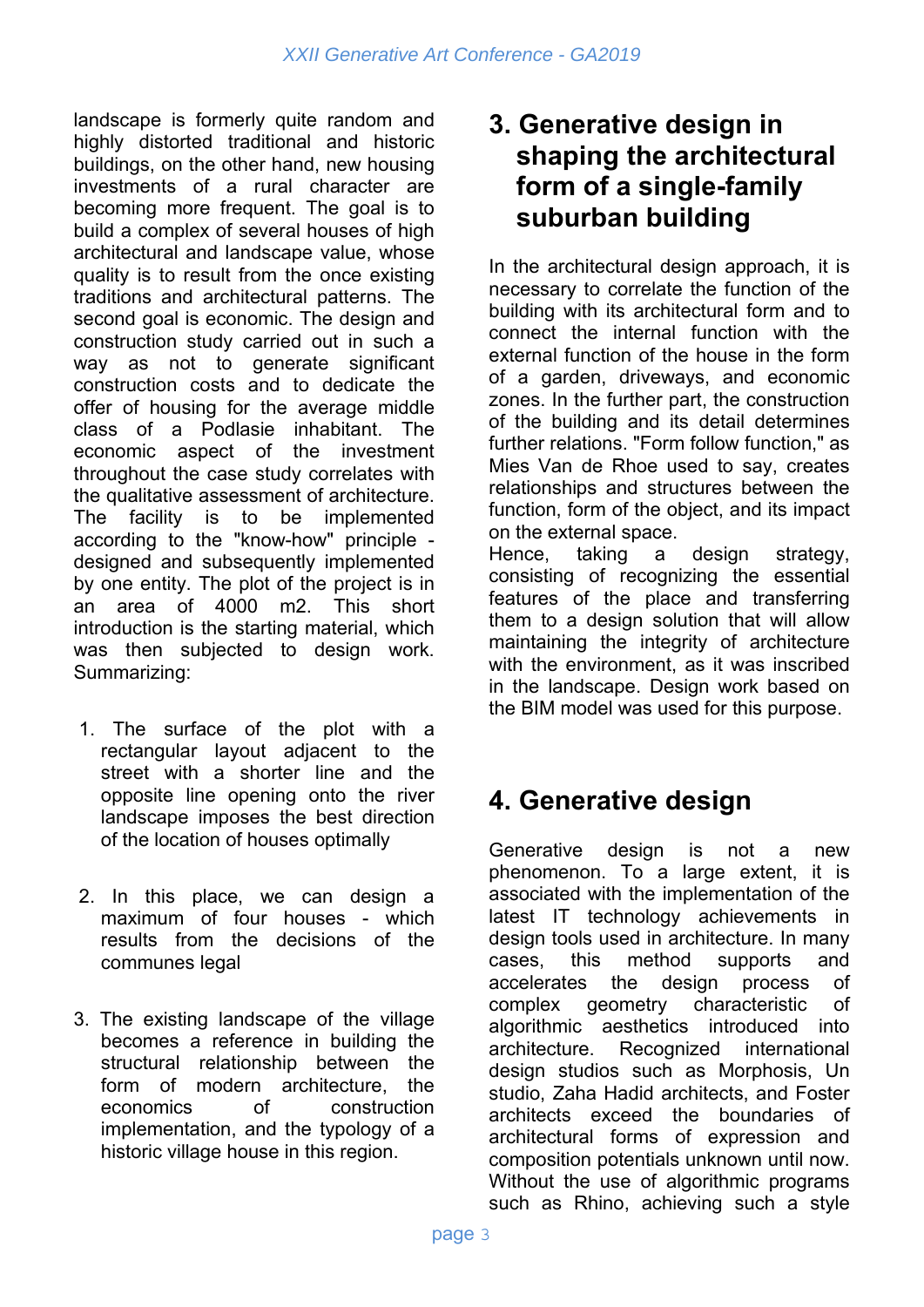would be difficult. Today, producers of software supporting architecture design are increasingly combining BIM technologies with GDS technologies [4]. Generative design is not only a tool that promotes a particular noticeable style of architecture today. Generative design is also a way of thinking that helps objectively organize individual design processes, connect individual project goals into a system of dependencies and relationships that, in consequence, give reliable architecture solutions. The definition of generative architecture is therefore not a homogeneous definition. Its primary assumption evolves along with the application and development of computer techniques in design because it is from this environment that the concept itself originates. However, the term goes beyond the scope of computer-aided design. It can be seen as an organizing process and argumentation in shaping the principles of the project as well as the meanings of its spatial layer.

The basic definitions of generative art and generative design say:

- 1. Generative art is an artistic practice in which the artist creates a system described, for example, using a natural language, computer program, or machine design, which has complete or partial autonomy affecting the final shape of the work [5].
- 2. Other definitions speak of generative design as systems for synthesizing design processes in the form of mechanisms capable of producing alternative solutions. The method of doing so is to define procedures (algorithms) as parameters and relationships and to test systems in the form of analysis [6].

Generative design is the use of algorithmic processes or rules and principles to receive design solutions.

Using generative tools in designing requires an architect's approach to the creative process from a different angle. The theory and practice of architecture have so far focused primarily on a form, not on the process of emerging form. Currently, architects wanting to study the impact of various factors on a form, reach for digital generative systems and tools. They borrow them from other disciplines and use them to design buildings and building materials. The most popular are Voronoi diagrams, L-Systems, cellular automata, fractals, shape grammars, and genetic algorithms [7].

Instead, for the vast majority of "generative architecture" projects, we should be talking about "using generative design methods." This formulation is more accurate because it leaves room for nongenerative methods, i.e., traditional 3d or 2d modeling, that interferes with forms generated by a computer program. So if we want to learn what generative architecture is, we must first answer the question: what are generative design methods? Their use causes a fundamental change in the architect's relationship to the virtual computer form. In generative methods, the architect no longer models the form directly, building subsequent planes in virtual space. Instead, the form is generated by a computer, and the architect controls it with code or a script. The work of a designer is starting to resemble the work of a programmer in "Scripting language." Unlike classic programming languages (so-called algorithmic and objectoriented), the scripting language is usually built into the ready application. That is why it is invaluable for architects.

After this introduction, we can now return to defining the terms "generative architecture" and "generative design methods." Let us take a look at the design of the civil court building in Madrid by Zaha Hadid (Fig. 1). Rhythmical enlargement and reduction of openings on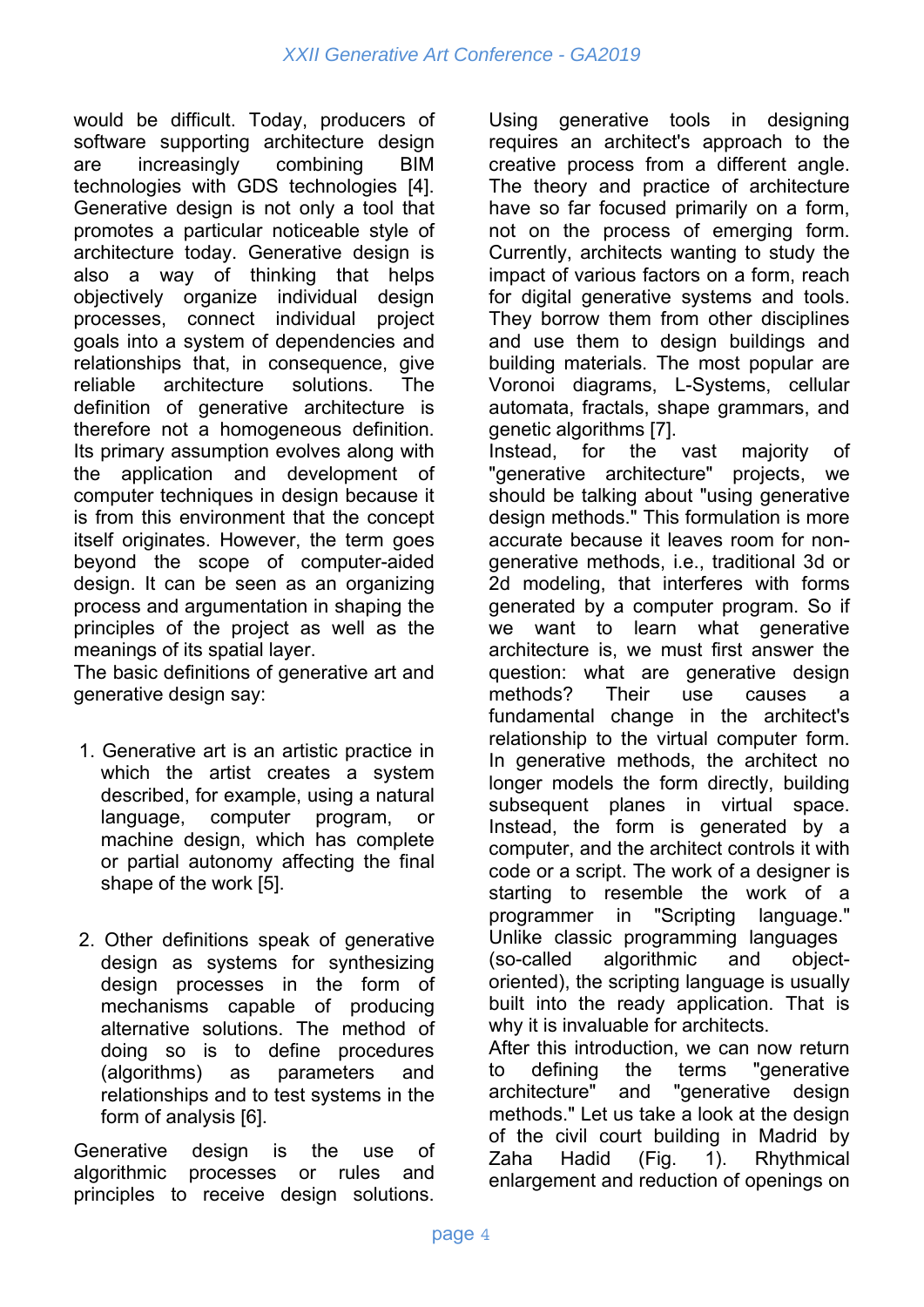the facade suggest using some generative method.



Fig.1 Civil Court Building in Madrid. Architect: Zaha Hadid

Patrik Schumacher, Zaha Hadid's right hand in the studio, however, reveals the details of their design process in the book "Digital Hadid. [8] " Well, the pregenerated form is usually arbitrarily modified until it becomes satisfactory for the person working on it. Hence, for most of the work that had emerged from Hadid's studio in the last few years, the form "generative design methods" should have been used. The architect here interferes directly in the forms generated by the program. An example of a real "generative architecture" would be the project submitted by United Visual Artists for Darwin's Canopy competition at the Natural History Museum in London. It is a competition for installation on the occasion of Karol Darwin's 200th birthday, hence the architects from UVA decided to simulate the natural selection process by computer. With the use of "Genetic algorithms," architects have created generations of "virtual plants" competing with each other for survival, and therefore for access to the sun - also virtual, of course. The final form of the installation is, therefore, the effect of the simulation of the evolution process. This form is entirely derived from code written by architects and was not later subject to any "manual" modification. Hence the UVA project is entirely generative architecture. To finally receive a given design solution, the issue of generative design should be supplemented with an analysis system

that would assess the accuracy of given solutions. The generative design seems to be excellent support for architects today. The following example may not use full algorithmic systems in the process of evolution of the form, but an attempt to create a system of principles, relationships and limitations and subjecting the resulting forms to an evaluation using the analysis system determines the architectural form, which is the result of a strict process, allowing the creator to learn new, unknown areas of searching for content and form in architecture.

## **5. The project of singlefamily houses district in Niewodnica Nargilewska**

The design process has been closely linked to the determinants of the building's form and function. In this way, several variants of housing facilities were developed to choose the most suitable for implementation ultimately. The arrangement of the functions of the facilities was developed following typical interior design solutions in this category of single-family residential buildings implemented for the middle class in Poland in Podlasie. The diagram below shows the individual activities of the project (fig.2).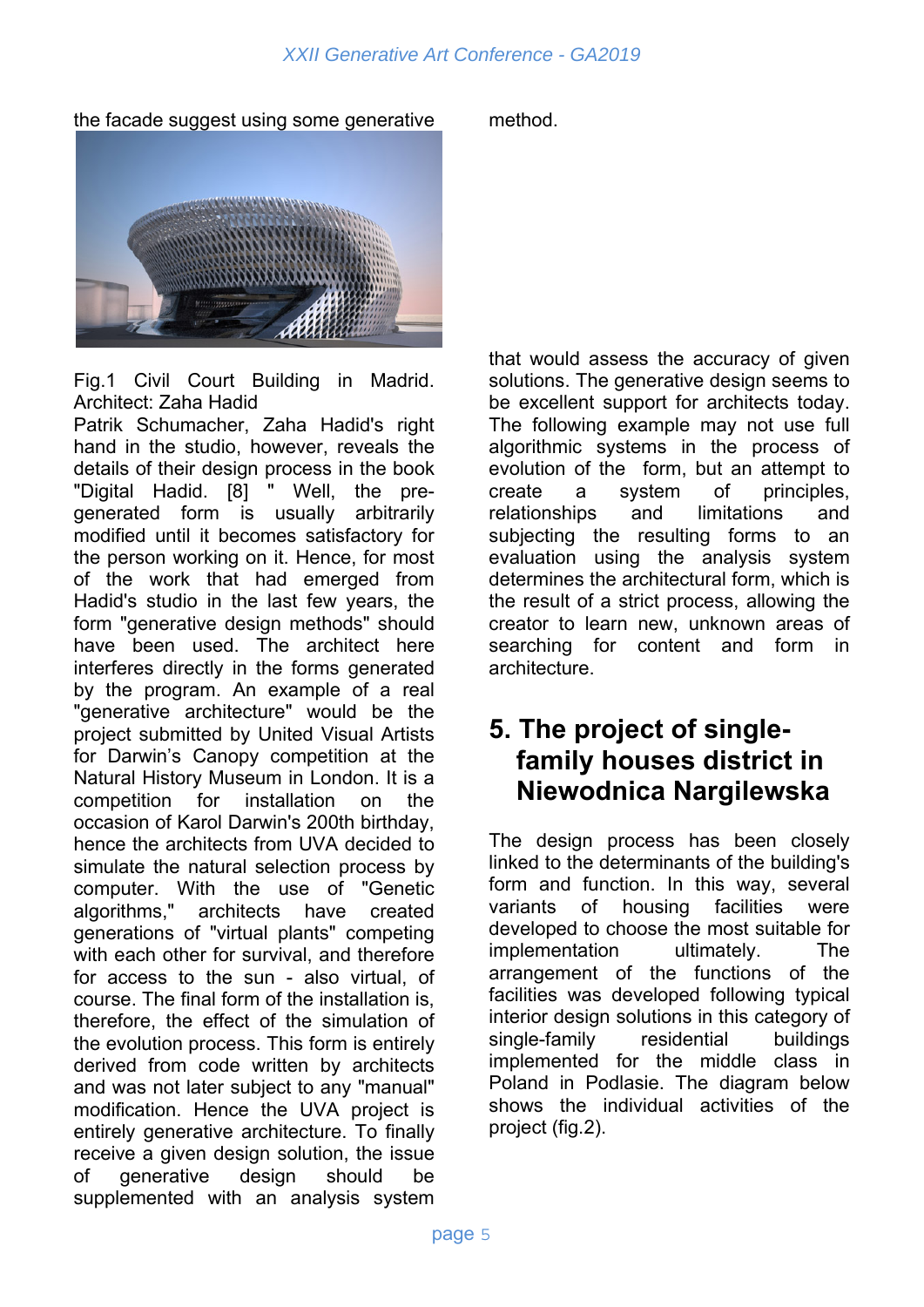

Fig.2. diagram activities of the project The concept in the form of sketches is the fastest record of the designer's thoughts and the first attempt to link the essential components of a project venture into a mutual dependence network. These dependencies were to correspond to the following parameters:

- 1. The layout of buildings located in such a way as to create a maximally intimate space solution with relatively high building intensity and a limited budget for construction
- 2. The rationalized layout of the building's functions associated with the individual zones of the plot, such as the garden, driveway, utility part.
- 3. Form of architecture resulting from the tradition of local architecture, and then processed in the direction of optimization and demonstration of archetypal features using the resulting language of architecture and detail. The designed architecture was to imitate or at least draw the essence of the historical traditions of single-family housing in this area, but in itself be a carrier of new values.

The layout of the building function had a direct impact on the body, while the building body was to be implemented in such a way as to ensure the economics of construction and to support the solution of the plan. Thus, already at the concept sketching stage, a system of rules was created that were to be applied to the project and decide on its solution. The rule set is described in the diagram below (fig.3).



Fig.3. Rulesets diagram of the project.

In this way, the most suitable solutions for building plans were generated, and the architectural form itself was developed. Further rules were introduced that were to have a decisive impact on the final solution of the architecture form. These rules are:

1. The roof layout of the building as a gable roof - it is the most characteristic of the existing architecture of this region and the tradition of constructing the truss of the Podlasie region. The roof span cannot exceed 7- 8m.

 2. Roof carpentry systems dominating in this region are bar-tack systems. The roof span in a traditional building did not exceed 7-8 meters. Moreover, such a module was to be preserved for the roof span.

3. Roofed part of the terrace - protection against sun rays, rain, and snow.

4. The windows in the living room should be extensive glazing that opens onto the garden zone and impressive views.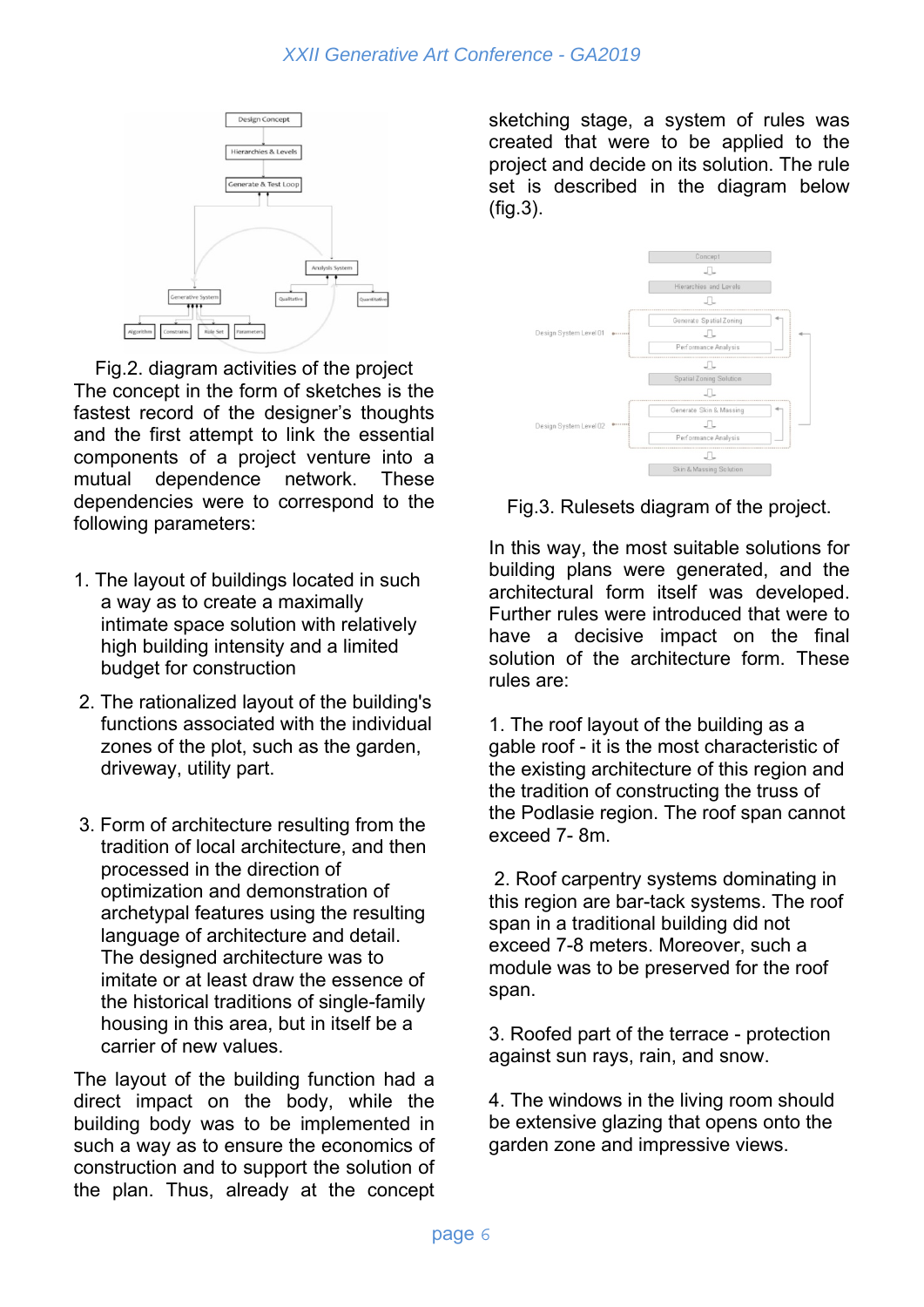- 5. Preparation of window openings so that they do not overlook the neighbors' plots or interfere with the neighboring plots to a small extent.
- 6. Using architectural detail and material properties of facade finishes as a carrier of architectural language.
- 7. The varied nature of the buildings adequate to the size of the plot.
- 8. Two-story building day zone on the ground floor and night zone on the first floor.

The economics of construction was to be an essential factor in the form generation process. Implementation costs were an essential component in the assessment and acceptance of the final solution. The division of the investment area into smaller plots, as well as clean and geotechnical conditions, allowed the location of two semi-detacheds and two detached houses. Moreover, here again, it was decided that due to the more impoverished location and smaller plot areas, the twin buildings as design and implementation must be developed as easy and cheap to implement, without losing any of the individuality and quality of creative architecture. The last two plots, due to their better location and area, were laid out with different forms of expression potential. In this way created two forms of the building:

- 1. twin buildings,
- 2. free-standing buildings.

Designed according to generative rules, they retained similarities and differences.

### **6. House one. Twin buildings – the evolution of form**

The developed building scheme presents the following features of a building form:

- 1. Roof to wall body proportions 2:1
- 2. Roof span in purlin-tick construction 7m
- 3. hoods and porches
- 4. Wooden elements as a detail

The photo below shows the shape of the house, which, in this case, is an archetype necessary to build a new expression of the form (fig.4).



Fig. 4 Traditional house in Podlasie in Poland - the archetype of architectural form in search of expression of new forms of residential architecture in a given place

 The simplified model is a record of the structure of the house reduced to its most crucial recognition features. At this level, the process of evolution of the solid took place to generate its form rooted in archetype, but which is already a modern form. It was mentioned that for the design of semi-detached houses, the priority was the extent of the craft and the economic factor. How to design and then realize a building that was uncomplicated in implementation and optimally cheap while maintaining the nature of the archetype - a Podlasie country cottage, a functional program of the house, and having architecture-valuing features? The architectural structure of the design was to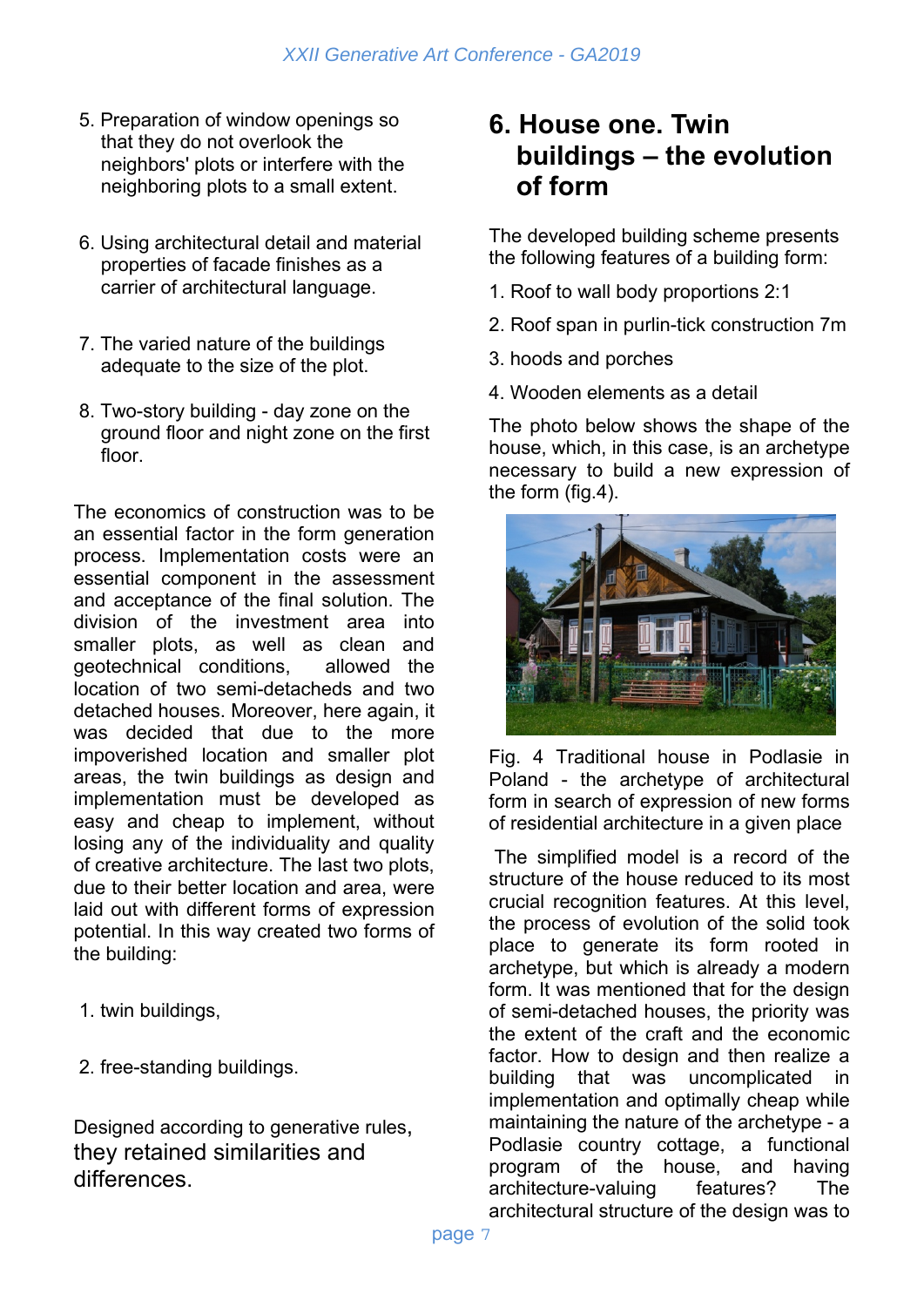#### *XXII Generative Art Conference - GA2019*

mean that the roof not exceeding 7m span was to remain about the wall. The walls were to keep the 2:1 aspect ratio. The glazing on the ground floor was to open onto the garden; the terrace should be roofed. The first generated family of forms met the established rules of the project. The next transformation process excluded all elements that generated additional costs from the project. The building has been simplified to the minimum necessary while maintaining the same user comfort. Economic and performance expectations were completely met, while the archetypal model was lost. The building's proportions, mainly in maintaining the size of the body walls to the roof, have been violated (Fig .5).

bodies of the ground floor walls from another in this way with little effort, the basic rule guiding the project was restored - this is a reference to the archetype. In space, the noticeable material division of the story of the building expressed these archetypal features and the perception of proportions. Another activity aimed at maintaining the diversity of any similar architecture was changing the material color parameter. Thus, the upper part of one of the buildings made of black sheet metal, and the upper part of the next building is made of white with a membrane - emitting the nature of another natural material which is concrete (fig.6).



Fig. 5 Proposal of the generated form of a new typology of design architecture according to the traditional house pattern and its transformation to find harmony and proportion of final contemporary architecture

Another process of the body's evolution was the use of such detail and such finishing materials that would restore the relationship of the designed body with the established archetypal model (i.e., the typology of a traditional country cottage). The floors and roof structure were made of one homogeneous material, and the

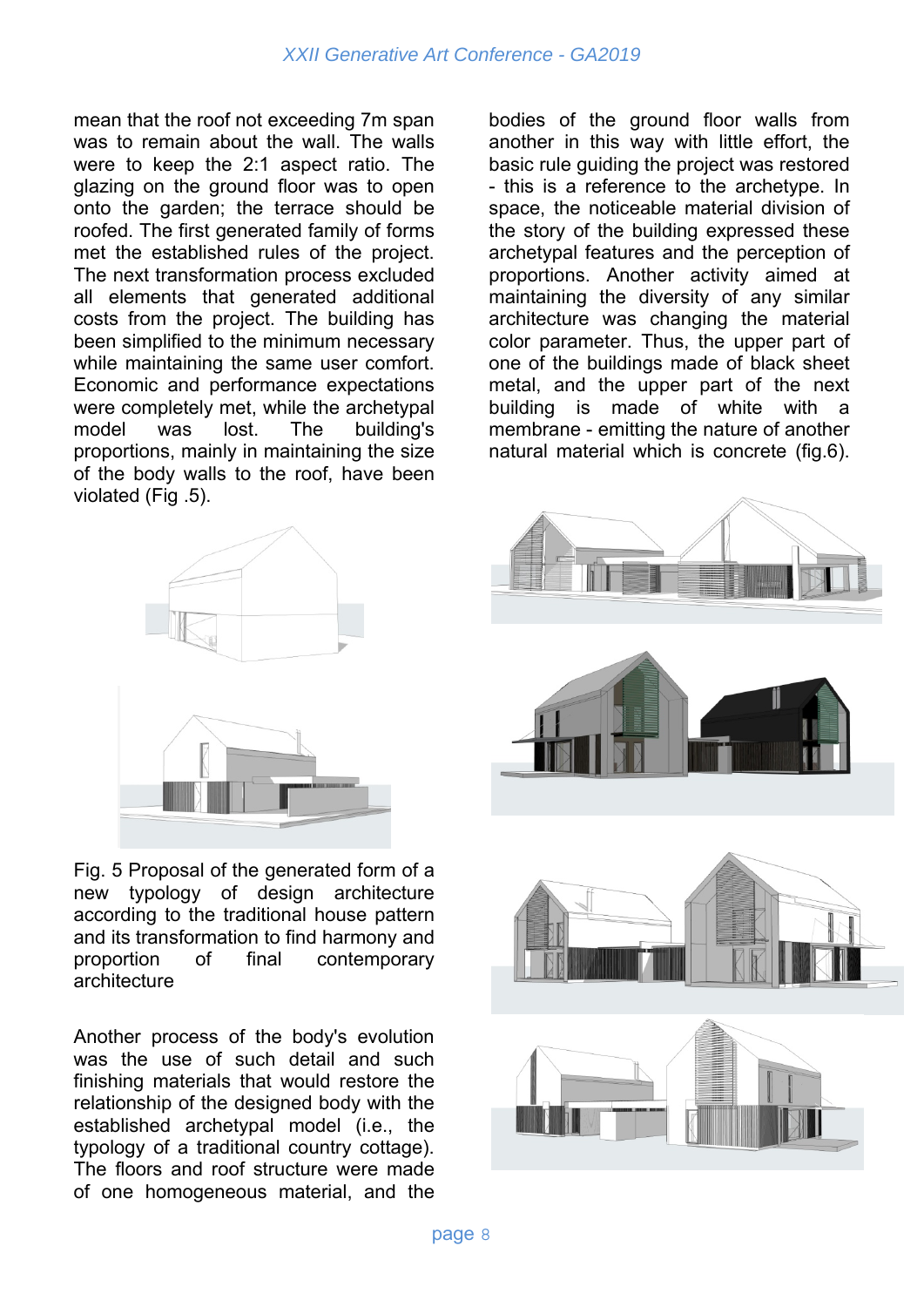

Fig.6 House 1 – the evolution of form

Additional activity in the design of this architecture consisted of hiding all building installation elements, mainly drains draining rainwater. As a result, a two-story building finished with a sloping roof in space looks as if it consisted of two independent modules.

The developed objects present the language of architecture, whose spatial and architectural solution is the result of the transformation of the house form that has always existed in this area. The generative method and structural thinking greatly assisted the design process. The system of analysis in the assessment of the imposed relationships between individual elements of architecture has allowed obtaining a cheap and easy to implement a solution that is also distinctive architecture - complementing the tectonics of the village and indicating the almost genetic relationship of modernity with tradition. Working on the BIM model and using generative design elements gave satisfactory, balanced, and measurable effects. At each stage of conceptual design, the project was subject to evaluation and activities that allowed for obtaining a completely satisfactory new form of native architecture.

## **7. House two. Detached singlefamily housing**

According to the same principles has been designed detached single-family

houses. The location on the plot was the result of an optimal location to the directions of the world, urban layout, ground conditions in the designed area. In a spatial sense, it became essential to connect buildings with the river adjacent to the plot, i.e., directly linking the recreational zones of the house with water as the greatest asset of this location. Another goal in shaping the form was the transformation of the "archetype" existing traditional house to maintain the ratio between the roof and the body of the walls in proportion 2:1. This system of proportions was to be immutable and not subject to transformation. Another factor of transformation was the use of light as an element shaping the space of the solid. The arcades were designed to protect against excessive light and precipitation.

On the other hand, they highlighted the relationship between the play of light and the solid structure. The factor determining the functional and spatial layout was a sense of security. From the side of the river, the buildings were supposed to open maximally towards the river. From the driveway side - the principle of protecting residents from external stimuli was to be kept to the maximum. Therefore, in this part of the building, airtight partitions were used, and the potential windows openings were maximally reduced.

A structural layout of the building form was created based on the following relations and dependencies:

1. Linking the localized functional areas of the house with the water surface through maximum glazing and thus extending the recreation area of the house towards the water

2. Development of the driveway side of the building as a safe zone - reduction of possible openings to the necessary minimum, shaping of the walls of buildings ensuring a maximum sense of security and intimacy of the residents of houses

3. The solution of the roof form while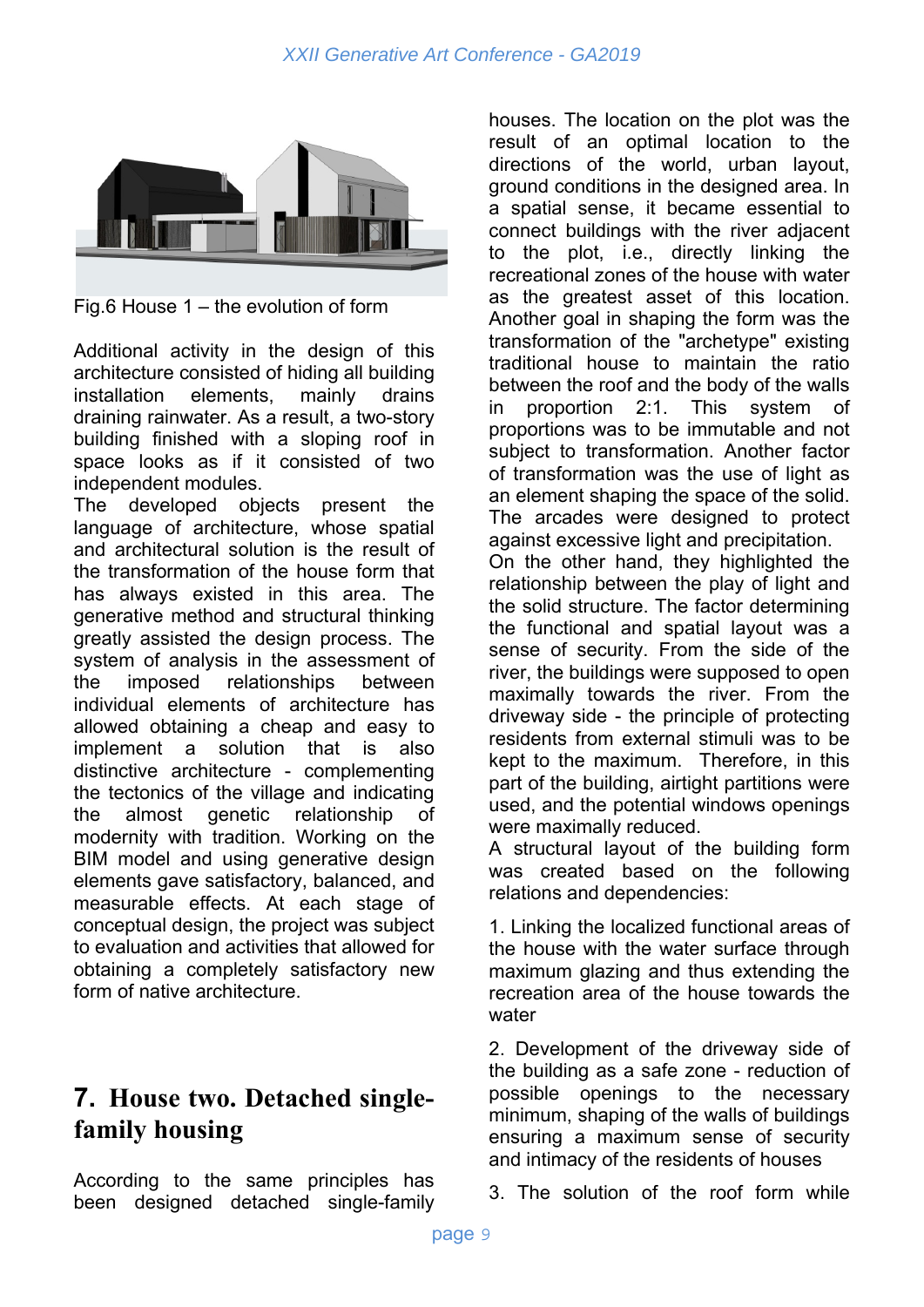maintaining the "archetype of the house" proportion system at this point in a 2: 1 ratio

4. Light handling in shaping the building body

5. The use of detail referring to the characteristic wooden pedigree of architecture of this part of Poland, especially in the gable parts of the building

The design principles program constructed in this way was subjected to generation processes, from which two coherent and individualized forms of architecture were developed (Fig.7).







Fig.7 House 2 – the evolution of form

#### **8. Conclusion**

The designed housing estate in the context of the landscape of the village of Niewodnica Nargilewska in Poland is an example of architectural creativity resulting from conceptual processes thinking that follows the idea directly. In this case, the idea was to transform the "archetype" of a traditional home in this region of Poland. Designing architecture in the spirit of the "pure form" of conceptual art is the creative material of this architecture. This design method